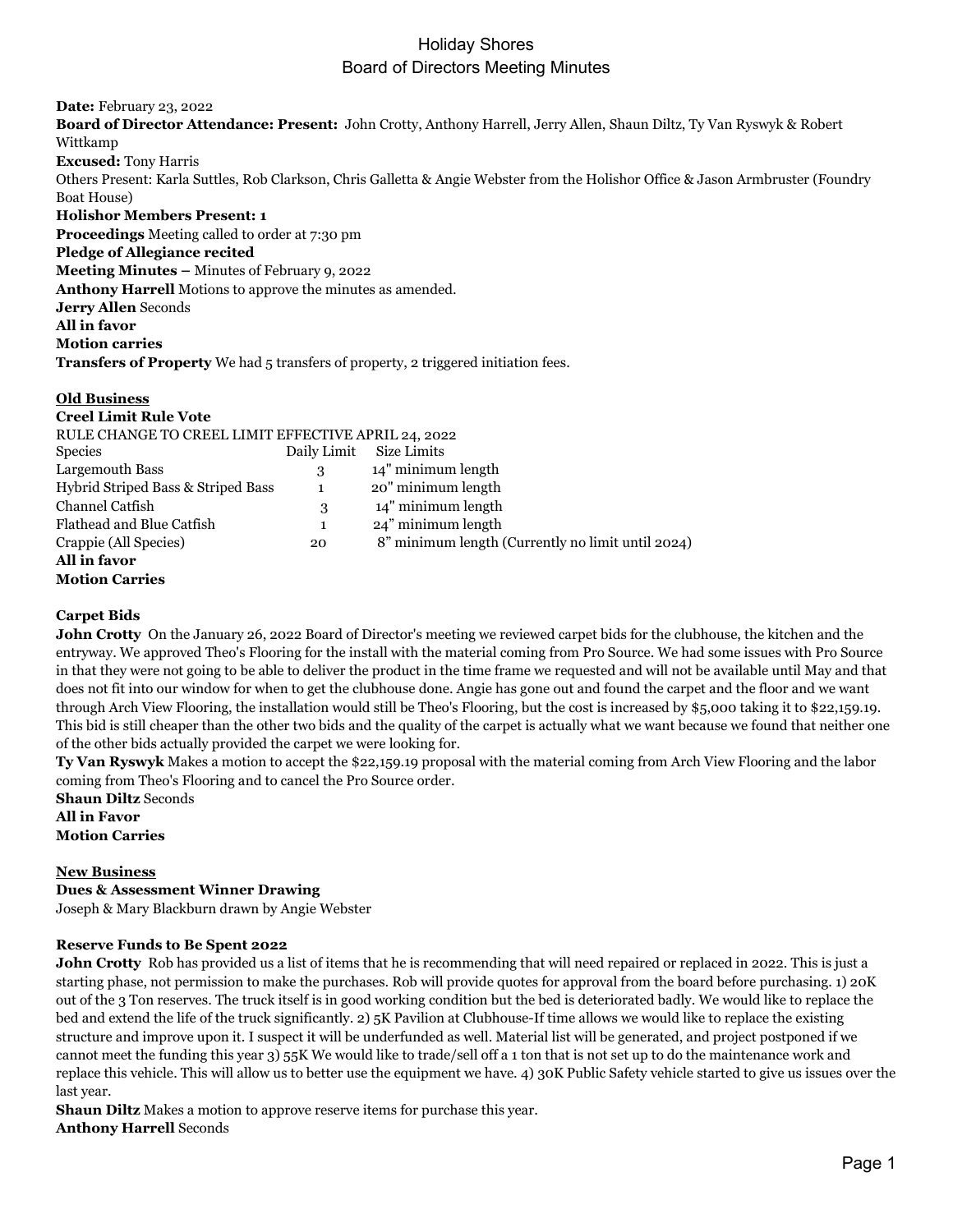#### **All in Favor Motion Carries**

#### **Reserve Investment Options**

**John Crotty** Tony was going to present, but since he's not here and the person who sent the email, Mr. Decker is, maybe he'd like to review it for us. **Dave Decker (1184)** I ran across a federal government, I bond. It's a variable interest, federally backed bond and right now it's paying 7.12%. You can't find anything anywhere in a guaranteed investment that is paying that. Now the caveat to that is it was only paying that for six months. And the interest rate is adjusted every six months. And there's two components to the investment. One is the fixed rate and then the variable rate. The variable rate is based upon the current inflation rate. So basically, it's not an investment to, quote, make money, it's an investment to keep your moneys current value. So if you have money and you just leave it in the bank as inflation goes up, the value of that money continues to drop. This bond is designed to allow that money to keep track with inflation. Unfortunately, the interest was set in November. So I believe if I did my math right, in May, it'll be up for adjustment again. You don't know what that's going to be but if you were to invest it now, I think it's like \$50 a month you would make and you can only invest \$10,000 per year as a business. Other facts: •You can only buy \$10,000 of these per year. • They are exempt from State income tax (not a consideration for the association) •These are really just to keep up with inflation •You are required to keep them for a year before you can sell them. • If you sell prior to holding the bond for 5 years, you are penalized the last 3 months interest. • For the Association, these can only be purchased electronically. Currently, we've been trying to stagger CDs on a five-year ladder, where we buy \$100,00 per year, and we buy a five-year CD and then next year we buy another \$100,000 and currently the interest rates out there are like 2%, I don't know the current market, I haven't looked at it. But this was significantly higher. That's why I brought it to the finance committee's attention. I also reviewed it with Ray Garber and he's very big into CDs and investments and he felt it was a good solid investment, and he agreed with the recommendation that we should pursue it. The finance committee looked at it and the consensus from the finance committee was that we should go ahead and pursue it. So the recommendation is to take \$10,000 of the reserve monies that we have that are just either in CDs or sitting in the bank and buy this I bond. Then again next year, we'll look at it and see whether it's the right thing, and I personally, based upon what I'm seeing and how we do our CDs and our reserves, I believe that this is a good investment that we'll probably start doing on a regular basis and start buying \$10,000 a year in the future. For me, it's a no brainer, because I can't take that \$10,000, and for the next three months, make seven and a half interest rate on it. **Shaun Diltz** Right, now we don't have a couple years of CDs that we usually do because the interest is so low so this is something, better than nothing. And like Dave said, it's something that we could build upon year after year. **Dave Decker (1184)** And if we see that in the future we see that it's not paying us the interest rates we want, a) we can yank it out or b) we can leave what we have invested in there to continue to draw on what those rates are. I mean, it's not locking us down for definitely not a serious amount of money compared to \$500,000 that we have in the CDs. And the CDs are all under 2%, five-year CDs. One thing that you need to be aware of for sure is that it's bought electronically. so it has to be done through the computer, whether that's somebody in the office or whether the current treasurer does it, but it's all electronically. It's not paper bonds. You could do paper bonds, but I would highly recommend you don't do paper bonds. **John Crotty** Tony did mention that we have to get a contact for this. He recommended someone in the office, probably Rob since the board members rotates. His recommendation is that we would make Rob the contact for this.

**Shaun Diltz** Makes a motion to purchase electronically \$10,000 of an I Bond and make Rob Clarkson the contact. **Anthony Harrell** Seconds **All in Favor**

**Motion Carries**

#### **Restaurant Patio Expansion**

**John Crotty** During the restaurant negotiations and contract, the board agreed at that time that we would provide \$10,000 to the restaurant to expand the patio out towards the lake on the flat area outside of the covered part of the patio. They have provided us a drawing that was included with your board packet. Jason Armbruster from the Foundry Boathouse is here to answer questions. **Jason Armbruster** That's a very loose drawing. That was the first one we did. We want to make it very organic; we don't want to make it square, but we don't know our parameters of how far you guys want us to go out or how far we can go out. Side to side is a little different, we're not going to go too far that way. But we just want to make sure that we all coincide together. I don't want to go too far out, obviously we're not going to go all the way down to the sand volleyball court, but we just want to make sure that the measurements are there. There is a gas line that will run out because we might have some fire tables there. We already have a gas line run out from the restaurant, but we just want to do run some conduit out underneath, everything is going to be underneath to not block the view or make it any worse than it already is. **John Crotty** What are these rectangular blocks on each side? **Jason Armbruster** Those are fire tables. **Robert Wittkamp** And the circle in the middle, is that another fire table? **Jason Armbruster** Yes, that's a fire pit that we want in there. This is just the first drawing of it, I kind of wanted to hear your opinions or concerns about whatever. It will be concrete or block, we haven't really decided yet. We built them at the other one, we built tall ones, we might make these short, we just don't really know yet. **Robert Wittkamp** I think I personally would like to see a photo of what you're planning. It might make it a little bit easier for us and maybe a little bit better of a drawing. Conversation ensues. **Jerry Allen** How many people to you think this will seat? **Jason Armbruster** 70 or 60, say 12 tables. It's more of a when we build it, and we see how many we can fit on it, but it won't be a 180-person patio or anything like that. And also at the end of that, we're going to put in astroturf and at least one bags game or bocce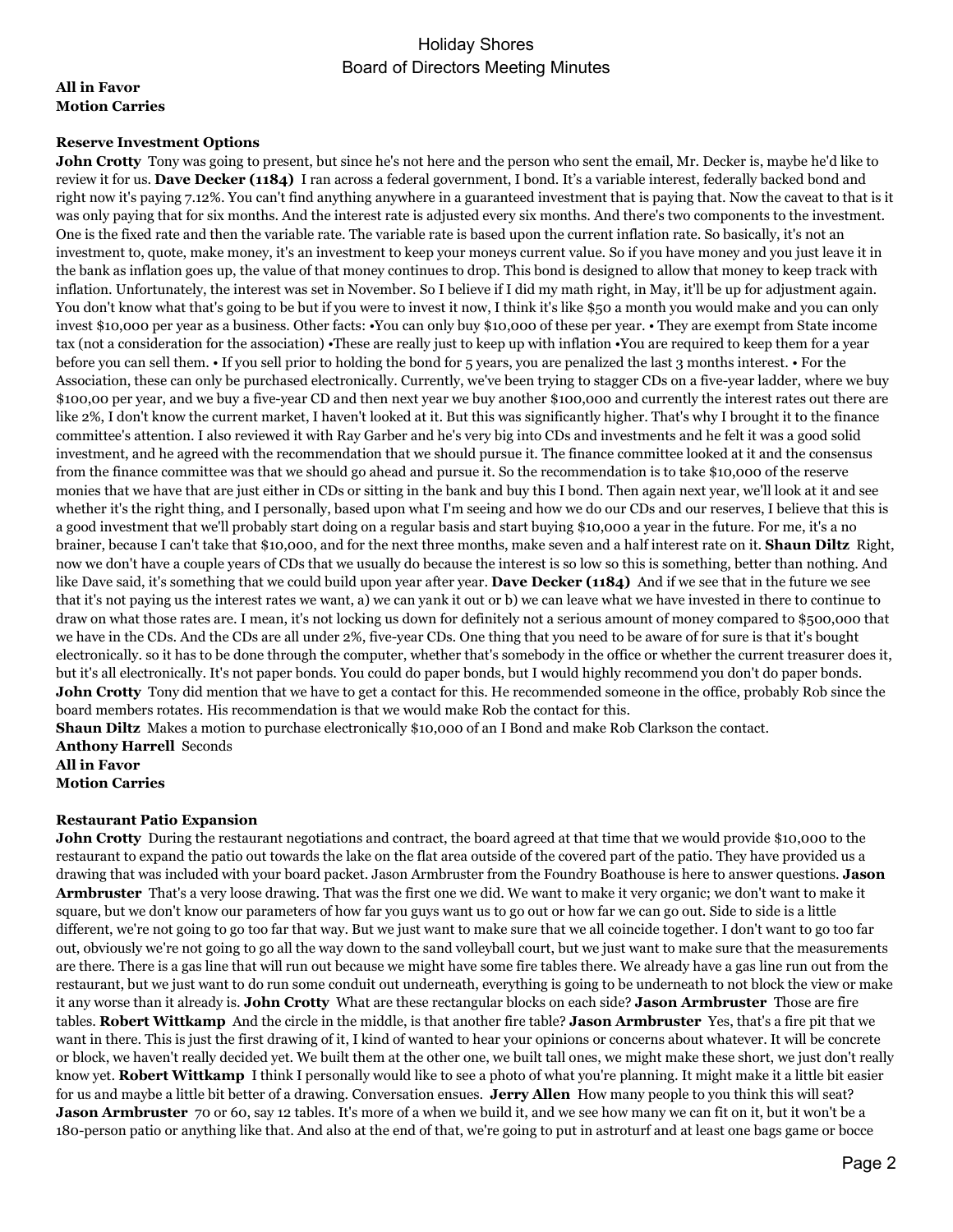ball. Obviously, because we want to make it organic, wave instead of just flat, it might extend out another four foot. We don't want to take over more than what you think is viable. But the fire tables, we don't know if we want to do them yet, I just wanted to put them in so you could see kind of what we're thinking. I believe they're going to be shorter than what we have now. But I will give you pictures of what we have at the other one, but it'll probably be half that size. We're going to put in cooling concrete. It's stamped and its non-slip. We will have tables, umbrellas and we can shade it. But for the most part, we want it very user friendly. **Jerry Allen** I imagine you're open to having us down there on site and get an idea of what you wanting to do. **Jason Armbruster** Absolutely. You guys can be involved in the whole process. We're open for anything that anyone's uncomfortable with, or, you know, the whole process. We've had some people come out and look at it. Once I get a drawing from the people that we pick, I'll send it up to you guys. And if there's an issue, we're pretty easygoing, we're not headstrong on anything. **Ty Van Ryswyk** This is basically to add seating for the restaurant, this isn't something that you're adding to try and rent for certain parties or anything. **Jason Armbruster** No. We're obviously going to have a rub with people that just come up and sit. But you know, you have the deck out there and stuff like that. But no, it's not anything that will benefit us more than just having more space. **Robert Wittkamp** So let's make that clear, that the understanding is this is an extension of the restaurant, not another deck or anything like we currently have, it is an extension of the restaurant. **Jason Armbruster** Yes. **Jerry Allen** I'm saying it'll be under your control as far as taking care of it. It shouldn't be used as any random person walking up and hanging out. It's part of the restaurant. **Jason Armbruster** Yes. And that's the only problem I foresee this summer, is people are going to come up and sit down when we have a wait or anything like that. We'll monitor all that. And we get it we'll handle it like we normally do. We don't really make anybody mad. So we'll figure it out. I always say growing pains. We're going to have growing pains with us being downstairs because it's obviously very busy. But this summer is going to be pretty crazy. **John Crotty** Sounds like everybody's good with this kind of footprint you have now, maybe with a little flexibility. Once you get someone out here to get a little more detailed plan, get a hold of the office and we can schedule to meet.

# **Correspondence**

#### **(1852)**

**John Crotty** It is specifically focused around the stop signs that were added last year at Caribbean Drive and Key Largo Terrace. They are requesting that they be removed. In summary, they feel they were unwarranted stop signs and they're just causing a nuisance and adding cost for unwanted stops. Ultimately they are asking the Board to correct the decision now that you have the facts and data that stop signs should be installed using an engineering study and not for speed purposes. There shouldn't be unwarranted stop signs at Caribbean and have consistency as our goal. **John Crotty** In 2020 or 2021, there was a correspondence for adding some stop signs in the neighborhood. There was a group, a subset of the board, Jerry was one of them and another previous board member that spent quite a bit of time looking at stop signs that we were going to put up throughout the neighborhood. We got feedback from Facebook and board meetings on this map. There was a board vote and it was approved to put stop signs out. We got a few of them installed before it was stopped because we had smaller stop signs going in some places and we chose as a board to not use the smaller stop signs any longer. And at that time, because we had not purchased any of the larger signs we decided to actually halt the progress and wait to see what the community feedback was on the stop signs that were put out there. At this time, we do obviously have a member that is asking to remove one of the stop signs that was put in. I know I've personally got feedback why some of the stop signs that were approved originally not been put in and I've have also suggested that those members come up to the board meeting and voice that opinion. Just a summary of where we were and how we got to the point why those stop sign are there. **Shaun Diltz** I've gotten negative feedback on people living on Caribbean & Fountainbleu on the stop signs that were added. I've mentioned to them to come up and voice that or send a correspondence. I don't know this person who said this, but it was nice to see community members doing their own research and literally putting the same IDOT & MUTCD studies I essentially said from the beginning to why these stop signs shouldn't have been put it. It's nice to see the community educating themselves. I completely agree with the correspondence. **Jerry Allen** I also got feedback too and it was positive and they wanted to know why the rest of them weren't put in. **Shaun Diltz** We stopped because the last conversation we had was there hasn't been one engineering study done on the 62 stop signs that are in the community already. I talked to Adam Walden, the county engineer, he said he will gladly show up here and talk to us about this, which he's going to be on the side of where I have been so if we want to further that, that sounds great to me. **Jerry Allen** Back to her letter, it says the unwarranted stop signs have had a negative effect on our community which is also supported by research. I'd like to see the negative effects she said she'd experienced. She's the only one who's complained or has reached out about the negative impact. And then again, going back to why it was put there was we had other board members monitor our community and sat on that road and saw a lot of people speeding down that road. **Shaun Diltz** Then they should have got a speeding ticket, not a stop sign ticket. **Jerry Allen** The whole point was to slow down the speeding on that road. **Shaun Diltz** And Jerry, it says in so many times in all this documentation, stop signs should not be used for speed control, ever, because they enhance the speeding from stop sign to stop sign. That's been proven and documented and written. So stop signs don't do anything for speed, they never have. **John Crotty** But we have not come up with any other way to do that, to reduce speed. **Shaun Diltz** We haven't talked about anything, we went right to stop signs. **John Crotty** The previous board went to stop signs. **Shaun Diltz** Without an engineering study. **John Crotty** As you mentioned, there's tons of stop signs in our neighborhood that has no engineering study. So unless we're suggesting take every stop sign out of the neighborhood. **Shaun Diltz** I would say that three quarters of them do not need to exist according to the IDOT parameters for stop signs. **John Crotty** But I don't think we're suggesting taking all the stop signs out of the neighborhood so I don't know how we can pick one or two to take out at this time. Conversation ensues. **Shaun Diltz** Well, it just shows the inconsistency. So I would make a motion but I know Tony's not here, he